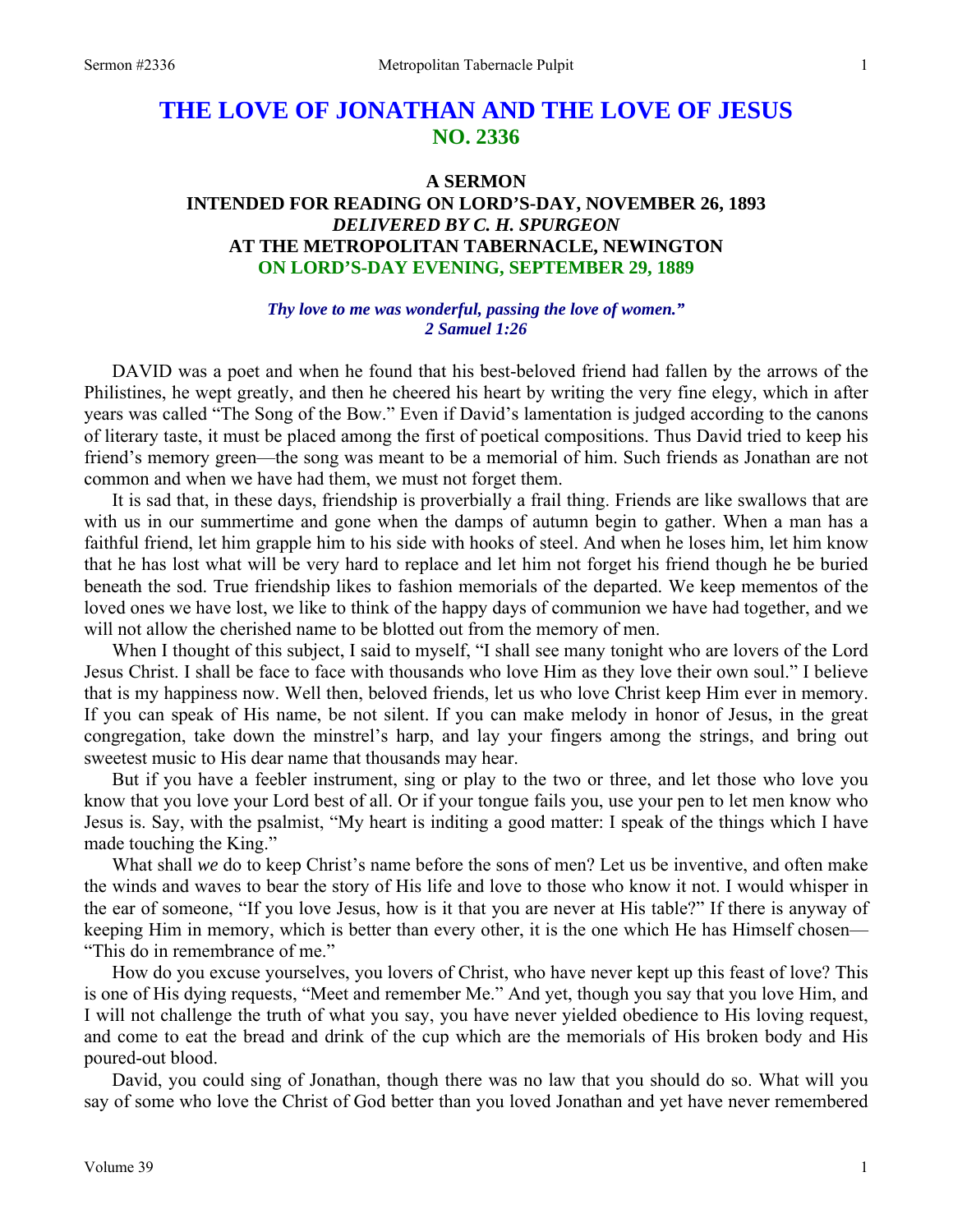Him in the way in which He asked to be remembered, but have cast behind their back the sweet forgetme-not of the table of communion?

Let that stand as a preface. May the Lord put our hearts in tune now while we think upon two things! The first is the small type, *Jonathan's love to David.* The second is the infinite anti-type, *Christ's love to men*. Perhaps it will be sweetest tonight if we can each one say, "*Christ's love to me*. He loved *me* and gave Himself for *me*." That expression will be in harmony with the words of the text, "Thy love to me was wonderful."

**I.** First, then, we have to think a little about JONATHAN'S LOVE TO DAVID.

Jonathan's was a singular love, because of *the pureness of its origin*. Jonathan loved David out of great admiration of him. When he saw him come back with the head of Goliath in his hand, he loved him as a soldier loves a soldier, as a brave man loves another brave man. He felt that there was the right kind of metal in that young man, and though Jonathan was the king's son, and heir-apparent to the throne, we find that he "stripped himself of the robe that was upon him, and gave it to David, and his garments, even to his sword, and to his bow, and to his girdle."

He felt that such a hero, who could so trust his God, and so expose his life, and come off so victorious, deserved his utmost love. It did not begin in self-interest—it did not begin in relationship but it began in the likeness that Jonathan saw between his own nature and that of David. It was one brave man loving another brave man.

Jonathan's love proved also to be *most intense*. It is said that "he loved him as his own soul." He would at any moment have sacrificed his life to preserve the life of David. In fact, I do not doubt that Jonathan thought David's life much more valuable than his own, and that he was quite willing to expose himself to peril that David might be preserved. Jonathan's was a very intense love. May we see more of this kind of love among Christian men! May they love each other for Christ's sake and because of the love of God which they see in one another—and may they be intense in their affection!

Jonathan's love was *very unselfish*, because as I have said, Jonathan was heir-apparent to the throne, but David had been anointed king by Samuel. The kingdom was to be taken from the house of Saul and given to the house of David. Very naturally, the young prince Jonathan might have felt first envy, and then hatred of David, who was to supplant him.

But instead of that, he said to him one day, very touchingly, "Thou shalt be king over Israel, and I shall be next unto thee." He meant to be his friend and his helper, taking joy in seeing David wear the crown which might have adorned his own brow. Happy Jonathan, to be able to put himself in the background like that, and to feel that, if David was first, it was what he himself desired. That friendship, in which a man can set himself on one side for the sake of another, is not yet so common that we can have it in the streets.

Jonathan's was a love which *bore up under all opposition*, for he soon found that Saul, his father, in his black heart, hated David. Saul could not bear the thought that another man would take the place which he coveted for himself, though he did not, himself deserve to keep it. He wished to see David dead, and because Jonathan took David's part, Saul was exceedingly angry and made Jonathan's lot hard to bear.

Yet Jonathan did not cast off his friend—he clung to David through good report and through evil report. Jonathan was faithful to his father and very obedient to him, but still he would not give up his friend David, and he would sooner be in jeopardy of the javelin of Saul than end the friendship that existed between himself and God's chosen servant.

And this love was *very active*, for you know how he pleaded for David with his father. He went out into the field and took counsel with David. He arranged plans and methods for David's preservation, and on one occasion, we find that he "went to David in the wood, and strengthened his hand in God." Yes, his love was not a matter of mere talk—it was real, practical, active—it was a love which never failed. When the arrow of the Philistine went through the heart of Jonathan on Mount Gilboa, it struck the name of David that was engraven there.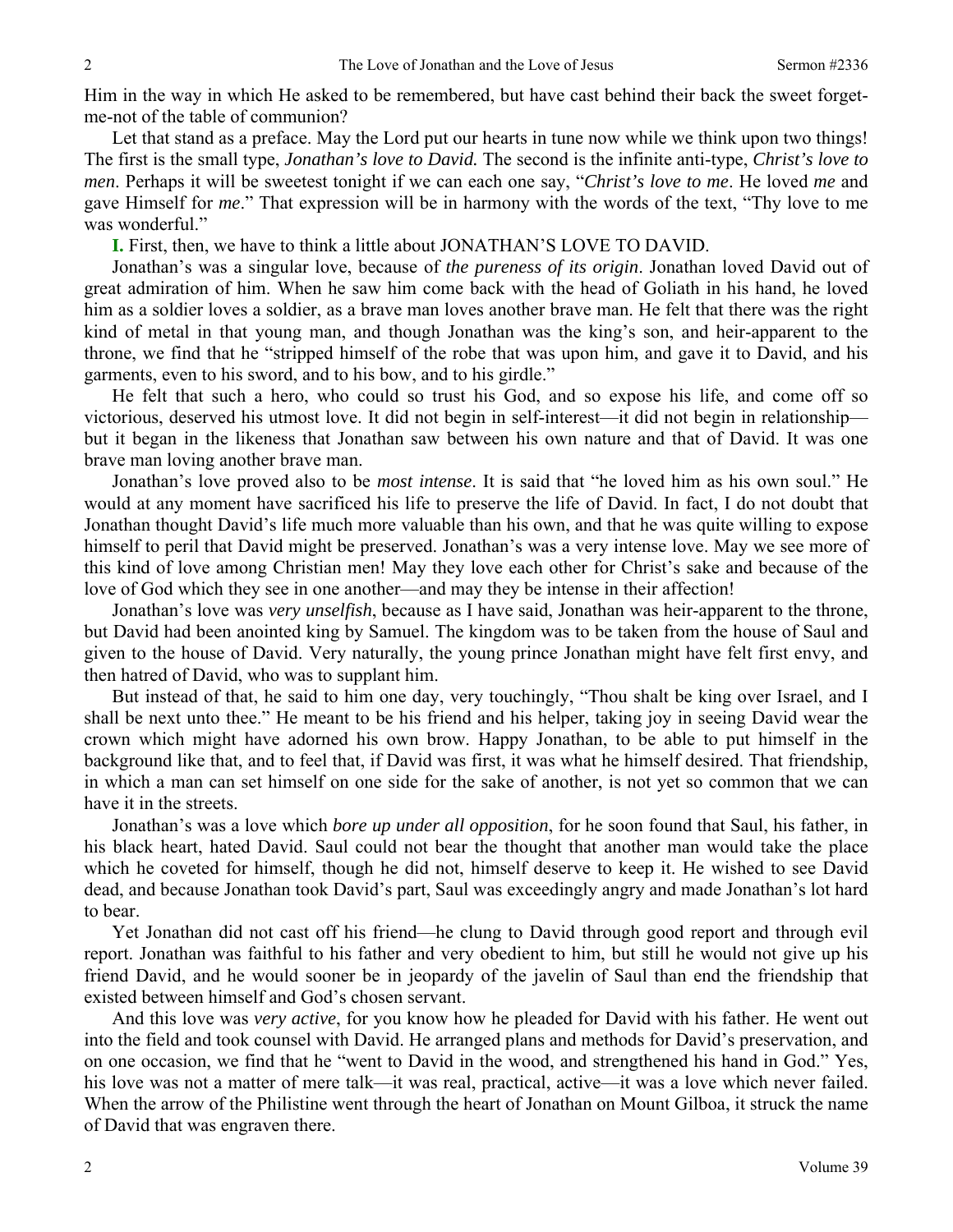#### *"He loved him long, and loved him well, And loved him to the death;"*

so that David could truly say, Thy love to me was wonderful, passing the love of women."

Now, dear friends, do you not think that when we read a story like that of Jonathan and David, it should stir up in us the desire, not so much to have such a friend, as to be such a friend as Jonathan was to David? Any man can selfishly desire to have a Jonathan, but he is on the right track who desires to find out a David to whom he can be a Jonathan.

There is great joy in life with real friendship on both sides. Some people expect friendship to be always heaping its treasures upon them, but true friendship has two hands, and two feet, and two eyes. You cannot have a real friendship that is all for taking, and never for giving. David loved Jonathan as Jonathan loved David. May that blessed Spirit of God, who teaches us to love even our enemies, help us to cultivate sanctified friendships and to be willing to help those who are our brethren in Christ in time of need!

I shall say no more upon that part of my subject, but I hope it will rebuke some who are no friends at all. Oh, how often have we met with such! They are very friendly when their legs are under your mahogany, but they are not so friendly when you have no mahogany and have hardly a deal table left. They think all the world of you while you can be a ladder by which they climb the wall of prosperity, but when they are on the top of the wall, they too often say that they never saw that ladder in all their lives—and you may take it away. We continually see that kind of thing among men of the world. May it not be so among Christians! May we be true to all who are our friends, as we would be generous even to any who are our foes, if such persons are in existence!

**II.** But I want now to talk of something more sweet and more sure. THE LOVE OF CHRIST TO ME. Using the first personal pronoun, because it is in the text—Thy love to *me* was wonderful."

I hope that many here will be helped to use that same pronoun, each one for himself or for herself. I do not wish to preach tonight—I want rather to be a sort of fugleman, just to go through the exercises that others may do the same. I am to speak of love which I trust many feel, which I hope they may feel even more than the speaker does—and let it be the ambition of every one of us to love Christ more and more. Let us think of Christ as present here tonight, for so He is, according to His promise, "Lo, I am with you alway, even unto the end of the world." There He stands. With closed eyes, faith perceives Him, and she cries, "Thy love to me was wonderful."

I think that we feel this most when *we see our Savior die*. Sit down at the foot of the cross and look up. Behold that sacred brow with the thorny wreath upon it. See those blessed eyes, red with weeping. Mark those nailed hands that once scattered benedictions. Gaze on those bleeding feet which hurried on errands of mercy. Watch till you can peer into that gaping side—how deep the gash—how wide the breach. Look how the water and the blood come streaming forth!

This is the Lord of life and glory, who thus dies amid derision and scorn—suffering the Just for the unjust—to bring us to God. Oh, if you can picture Christ on the cross, and believe that He died for you, you will be led to cry, "Thy love to me was wonderful, passing the love of mothers or of wives. Your love to me was—I cannot describe what it was—it was wonderful—as full of wonders as the heavens are full of stars, or as a forest is full of leaves. Your love, as I see it in Your death, was wonderful."

Do you picture David saying this as he thinks of the body of Jonathan pierced with the arrows of his enemies? "Thy love to me was wonderful." Will you not stand so tonight, in imagination, over your Savior's body, as you see it wrapped in spices and laid in the tomb of Joseph of Arimathaea? Ere yet the stone is rolled to the cave's mouth, will you not look on that mangled form and say, "In very truth, Thy love to me was wonderful"?

Beloved friends, sometimes we feel as if our love to our departed ones would know another great flood-tide if they could come back again. You have lost—no, I will not harrow up your feelings—you have all lost those most dear, and your sorrow was great as you laid them in the grave. But if tonight,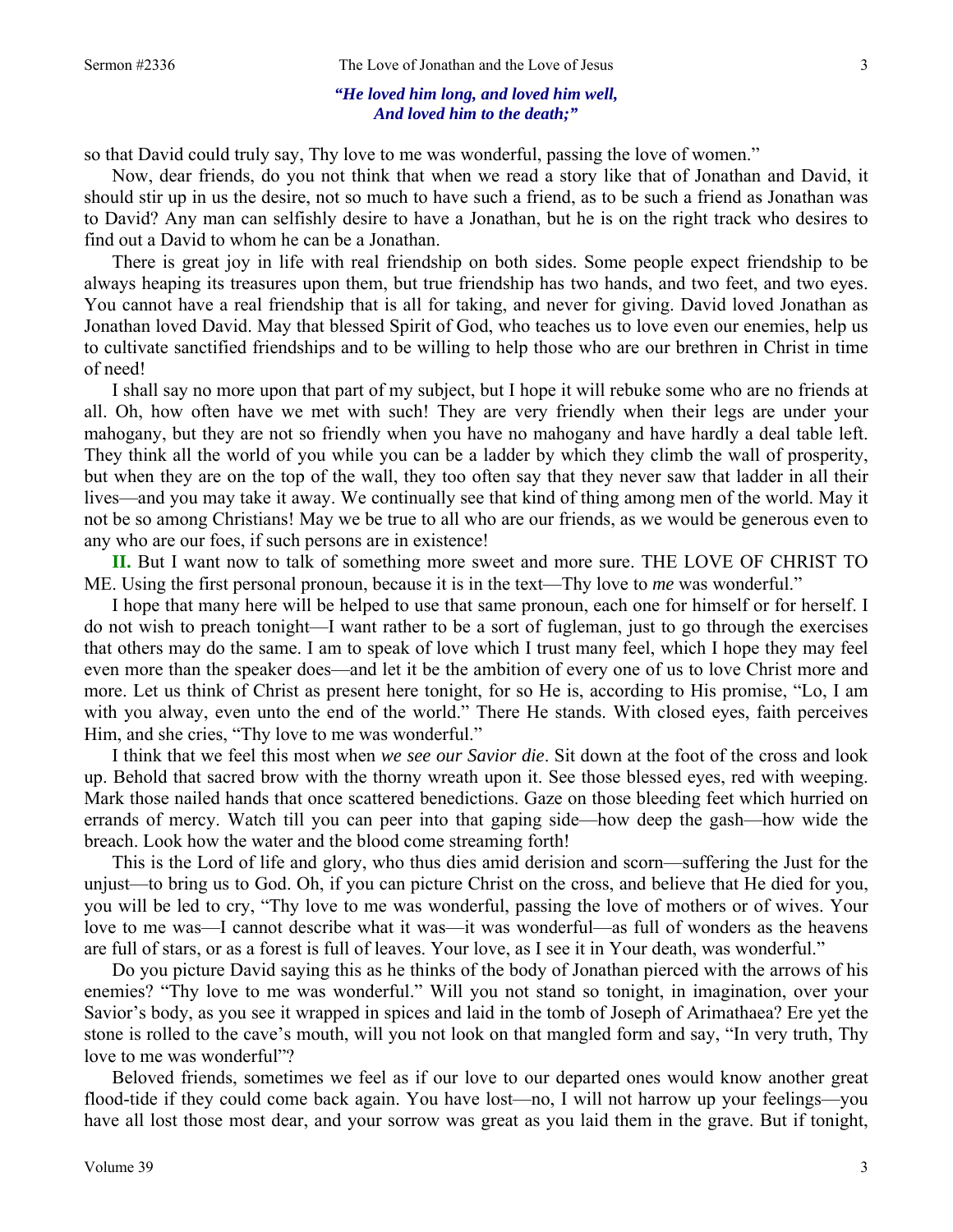when you reached your home, you should find, sitting in that room of yours, the beloved one come back, I think that your love would suddenly leap up into an ecstasy and it would be greater than it ever was before.

"Has my husband returned to me? Has my spouse come back to me? Has my mother, my child, been restored to me?" Oh, what a feast of love our souls would have if there could be such a reunion in our bereaved households! Well, remember that *He who died for us rose again*.

#### *"He lives, the great Redeemer lives,"*

lives with our love still within His heart, lives to love us as much in His eternal glory as He did in the shame and spitting while He was on earth. Come, give your love room tonight, as you remember Him as dead, but rejoice in Him as living.

I think also that we sometimes feel the greatest love to dear friends when we find others doing them despite. When David found that Jonathan's body had been dishonored by the Philistines, that they had taken away the bodies of King Saul and his sons to hang them on the wall of Bethshan, then was he sorely troubled, and his love broke forth again in sighs, and cries, and tears.

And I must say tonight that *I love my Lord all the more because of the insults others heap upon Him*. When I have lately seen books written against His atoning sacrifice, when I meet with men calling themselves Christians, who speak lightly of the sacred expiation and even of the divine person of the great sacrifice, my heart first burns with indignation against the traitors—true successors of Judas—and then my soul cries, "My Savior, by the dishonor that they put on You, I love You all the more. By the shame that they again cast on You, as though You were a hundred times crucified, I vow to serve You with a hundredfold energy and force of concentrated love, for Your love to *me* was wonderful."

Some can speak lightly of Christ. Mayhap they never knew such love as He has shown to me. Some can despise His blood. Possibly they were never washed from such sins as mine. Some think lightly of His faith. Perhaps they have never had such communion with Him as my heart has known. I must say of Him, "Thy love to *me* was, is, and ever shall be wonderful, passing all loves supposable in heaven or earth besides."

Now let me briefly tell the story of that love—it is a long story—the love of Christ to me. Part of its wonder *lies in the object of this love*, that it should be bestowed upon *me*. "Thy love to *me*." Dear brother, dear sister, will you talk about it just now to yourself?" "It is a wonder that Christ should love anybody, but is it not the greatest wonder of all that He should love me? Who am I, and what is my father's house, that Christ should love me?"

#### *"What was there in you that could merit esteem, Or give the Creator delight?"*

Your love to me! There was special undesert—there were many reasons why love should have passed me by, but Your love to me was wonderful that You should single me out. Tell it in heaven that there is no greater wonder there than that Christ should love me. And when you get there, say to all the bright spirits before the throne, "There is no greater wonder in the salvation of you all than there is in my salvation. Your love to me, my Lord," and you will bow adoringly at Christ's feet as you say it, "Thy love to me was wonderful."

Then throw the emphasis on the first word, "*Thy* love to me," and you have another part of the wonder, that is, in *the Giver of this love*. For a man to love me, well, should not men love their kind? But for God to love me, for the Infinite, for the inconceivably lovely One, whose ideal of that which is loveable must be far beyond human conception, for Him to love me, this is a miracle indeed.

Can you imagine it, that God who is greater than immensity, whose life is longer than time, that God the all-boundless One, should love you? That He should think of you, pity you, consider you, this is all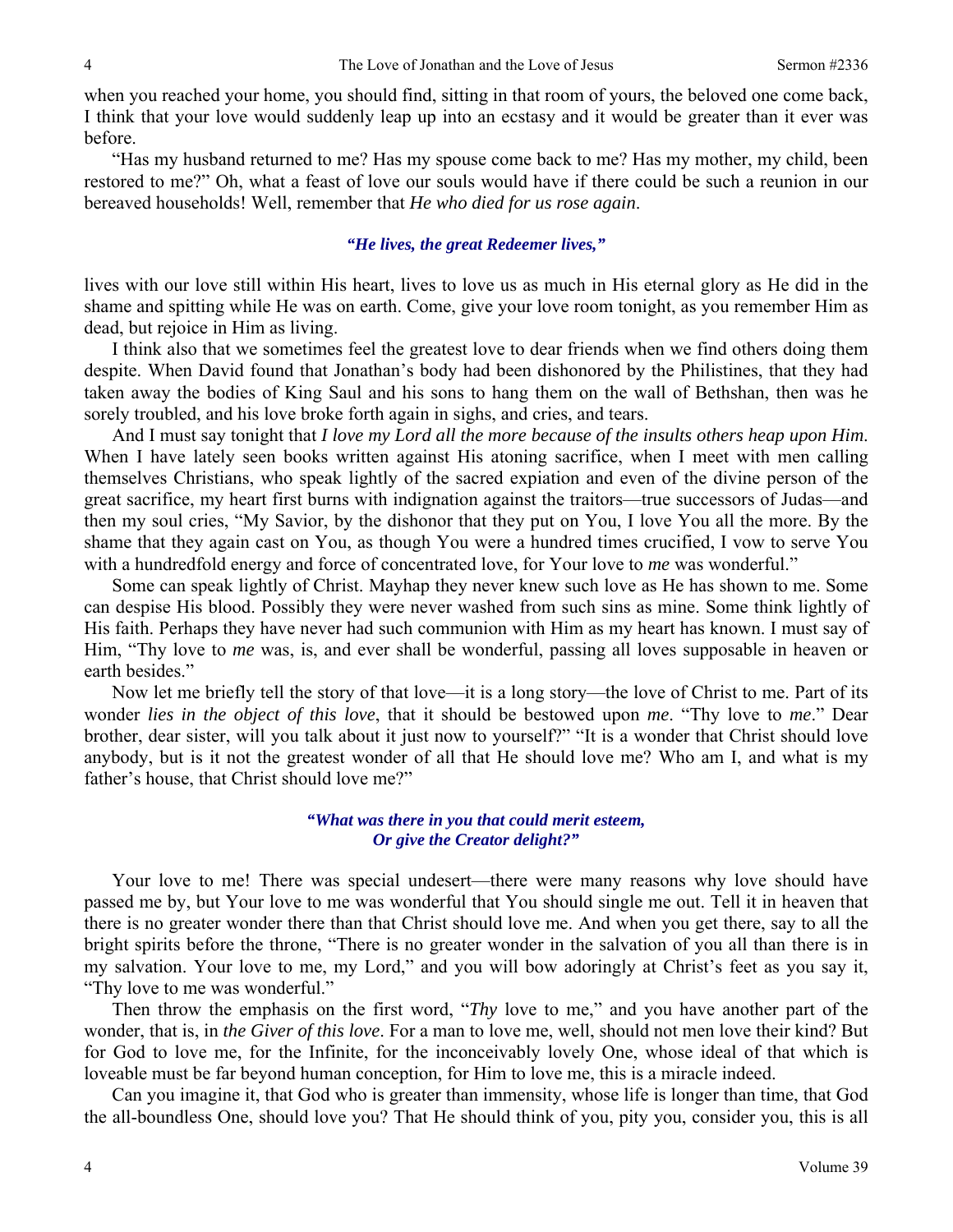very well—but that He should *love* you, that His heart should go out to you, that He should choose you, that He should have graven you on the palms of His hands, that He should not rest in heaven without you, that He should not think heaven complete until He brings you there, that you should be the bride, and Christ the Bridegroom, that there should be eternal love between Him and you—oh, as you think of it, lift up your hands with adoring wonder, and say, "Thy love to me was wonderful."

Now begin, if you can, to *consider the commencement of this love*. When did God begin to love His own elect? There was a time when He began to make the worlds, but from eternity He has loved His chosen. Before the first flash of light illuminated the primeval darkness, God loved His people. Before the first pulsation of life came into human bodies, long ere there were such beings as men and women, He loved His own.

He saw them in the glass of predestination and foreknowledge, and He loved them. His delights even then were with the sons of men. His love had no beginning, it was like Himself, self-existent, starting from itself, and there never was a time when God did not love His own people. Think of that wonder of grace, that such a speck of dust as you are should have been loved from eternity, that such a handful of ashes as I am should have been loved from before all worlds! Tell it as with voice of trumpet, for God has said it, "I have loved thee with an everlasting love: therefore with lovingkindness have I drawn thee."

Christ's love, then, is wonderful in its beginning and when *it began to work on me*, it was still wonderful, for what did I do? I refused it. When Christ came in robes of love to me and presented Himself as a candidate for my heart's acceptance, I told Him that I would not have Him. There was a wanton world that had my heart. There was the devil himself, in all manner of sinful shapes—and he had my hand—and I was his.

Was it not so with some of you, that Christ wooed you many a year and you would not have Him? He came to you sometimes threatening, and sometimes inviting. He came to you by providences, by preachers, by books, by His good Spirit. Yet though you turned your back on Him, He never turned His back on you. He would not take "No" for an answer.

> *"Determined to save, He watched o'er my path When, Satan's blind slave, I sported with death."*

Think of a man who used to come staggering out of a public house late at night, yet He is loved of God! Or of a thief, whose hair was cut short in the prison, yet He was loved of God—and here he is tonight sitting at Jesus' feet, rejoicing in that love! Oh, what songs there will be in heaven concerning the love of Christ to His own and the rebuffs which the dear Lover of our souls received by the sad, sad usage of ungodly, willful men! "Thy love to me was wonderful."

And when *Christ's love led Him to come here and take our nature*, was it not wonderful? He reigned enthroned in heaven. Seraphim and cherubim gladly did His bidding. He was God and yet He came down from yonder royal palace to that stable at Bethlehem, and to the manger where the horned oxen fed. 'Tis He! 'Tis He!

But as George Herbert reminds us, He has unrobed Himself and hung His azure mantle on the sky, and all His rings upon the stars—and there He lies, a babe in swaddling bands, taking human nature into union with His divinity because He loved us. Truly, Thou blessed Child, whom I would take into my arms as Simeon did, and say, "Lord, now lettest thou thy servant depart in peace, according to thy word: for mine eyes have seen thy salvation." Your love to me was wonderful!

Behold Christ with the scepter of heaven in His hand, and then see Him sitting on the edge of a well, talking to an adulterous woman. Gaze on Him with the harps of angels ringing out His praise, and then see Him with all the riff-raff of Jerusalem scoffing at Him, and bidding Him come down from the cross. If He stooped to become a man like ourselves, and stooped lower still, even unto death, truly may each saved one cry to Him, "Thy love to me was wonderful."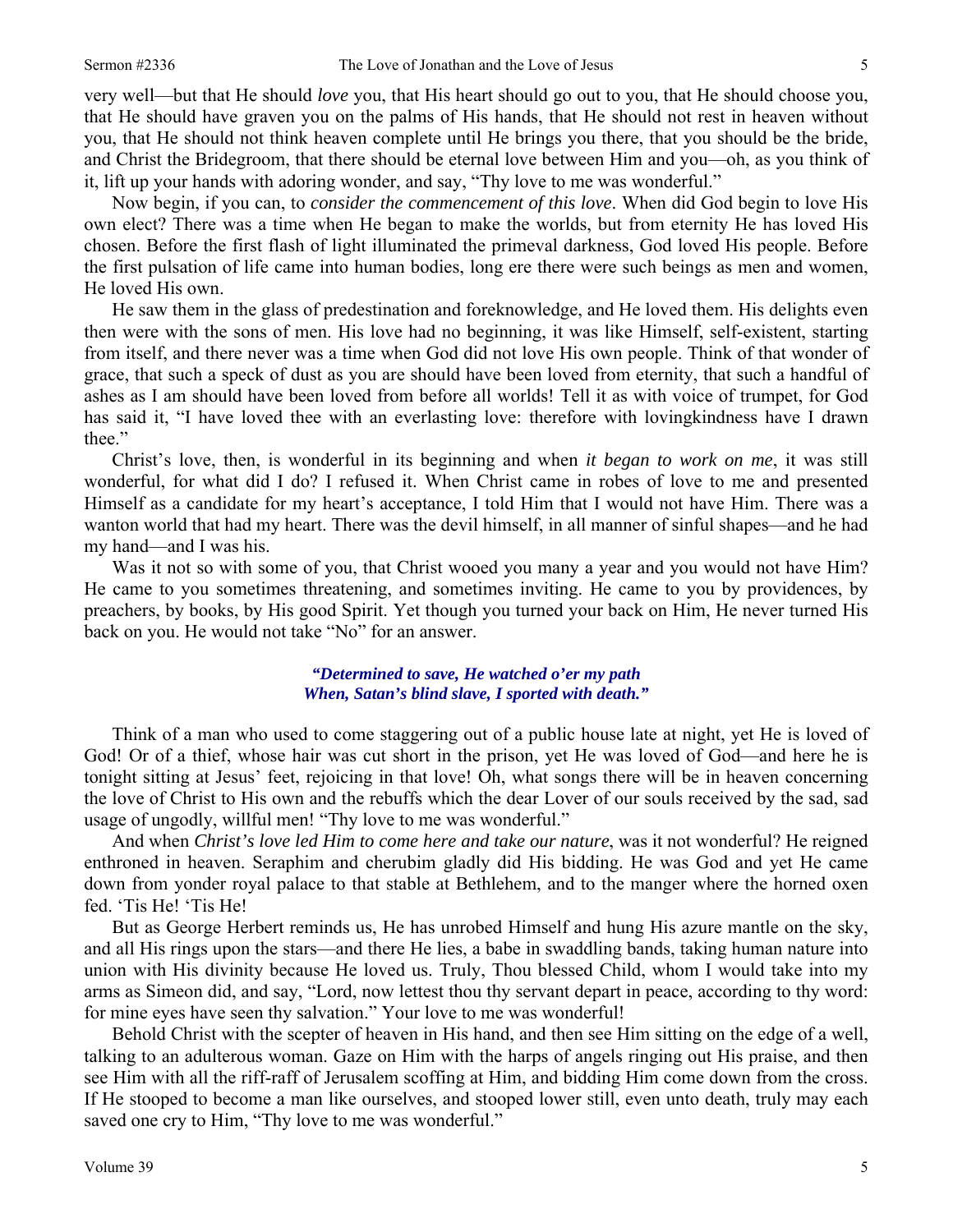There is one thing that makes the love of Christ more wonderful than anything else and that is that He not only took our nature, but *He took our sin*. There, scrape it up together, the filthy stuff that has made God Himself to sicken at the thought of man—I mean, the sin and the pollution of our lives. Behold, the Lord has gathered it up together in one foul heap, enough to putrefy the universe—and He has laid it all on Christ. And the great Sin-Bearer takes it upon Himself as though it were His own though it was not. He suffers for it, He bears the sentence of justice on account of it, and then He hurls it all away into the abyss of oblivion, where it shall never be found again. My Savior, did You bear my sin in Your own body on the tree? Were you condemned for my condemnation? Then, in very deed, Your love to me was wonderful.

I do not know how to break my text up so as to bring it home to each believer. I wish that everyone here, who really has known Christ's love, would help me by a personal thought upon *the brotherly and condescending character of this love*. Times have been when we, who love Christ's name, have been in trouble and He has been very near to us. Times have been when we have been misrepresented and abused—and He has smiled, oh, so sweetly on us!

Times have been when bodily pain has made us very faint and He has put underneath us the everlasting arms. Speak as you find, beloved—how have you found the Lord Jesus in your dark days, in your heavy days, in your weary days? Have you not found Him a matchless Friend? I can bear my own witness that there is no comfort like His comfort, there is no smile like His smile, there is no touch of help like His delivering hand. "Thy love to me was wonderful."

Sometimes, when I have told the story of God's goodness to me, a Christian friend has said, "Have you not written all that down?" "No, I have not," I have replied. "Will you not take care, before you die, that it is all written down?" I have said, "No, I do not know that I shall." Now perhaps your life's story will die out with yourself yet have there not been very marvelous touches of Christ's love in it? Have there not been windows of agates and gates of carbuncle through which you have seen your Lord's face, and can you not say tonight, looking over your pilgrim path from the first day until now, "Lord, You have been ever with me. Your love to me was wonderful in condescending, helpful fellowship in the time of my need"?

Think, also, *of the comforting and thoughtful provisions of Christ's love*. Sometimes you have been well-nigh slipping, not merely as to trouble, but as to sin. Our lives are not all to our credit—there have been sad moments, when unbelief has crept in on the back of thoughtlessness and you have been almost a skeptic.

There have been evil moments, when sin has insinuated itself into the imagination and you have almost done that which would have been your ruin. Have there not been times in your life when you have been smitten, and if there had not been some One to hold you up, you would have fallen, almost unconsciously fallen, and there have lain down to die?

But oh, how Jesus has watched over you and cared for you! Never mother nursed her babe with such care as Christ has given to you. When you look back, sometimes, and see the pit from which you have been preserved, into which you might have fallen—when you meet with some old friend who used, years ago, to be singing at your side, but is now a drunkard or profane, and you say, "Why should he be like that anymore than I should? Who has made me to differ? What but the grace of God has kept me until now?" Ah, then you see how Christ's love to you has been wonderful, passing the love of women!

But the love of Christ to us is most of all wonderful *in its plans for the future*. You know not, and you cannot conceive, what He will yet do for you. You are in trouble, are you? Well, joy comes in the morning. But now, you have to drink the bitter cup and God gives you pills that you do not like. Take them at His hand, for they are meant for your good. 'Tis but a little while and then sorrow and sighing shall forever flee away.

Has any redeemed man here any notion of what God has prepared for them that love Him? You shall stand among the perfected and go in and out amongst the holy. You shall be where no trouble shall ever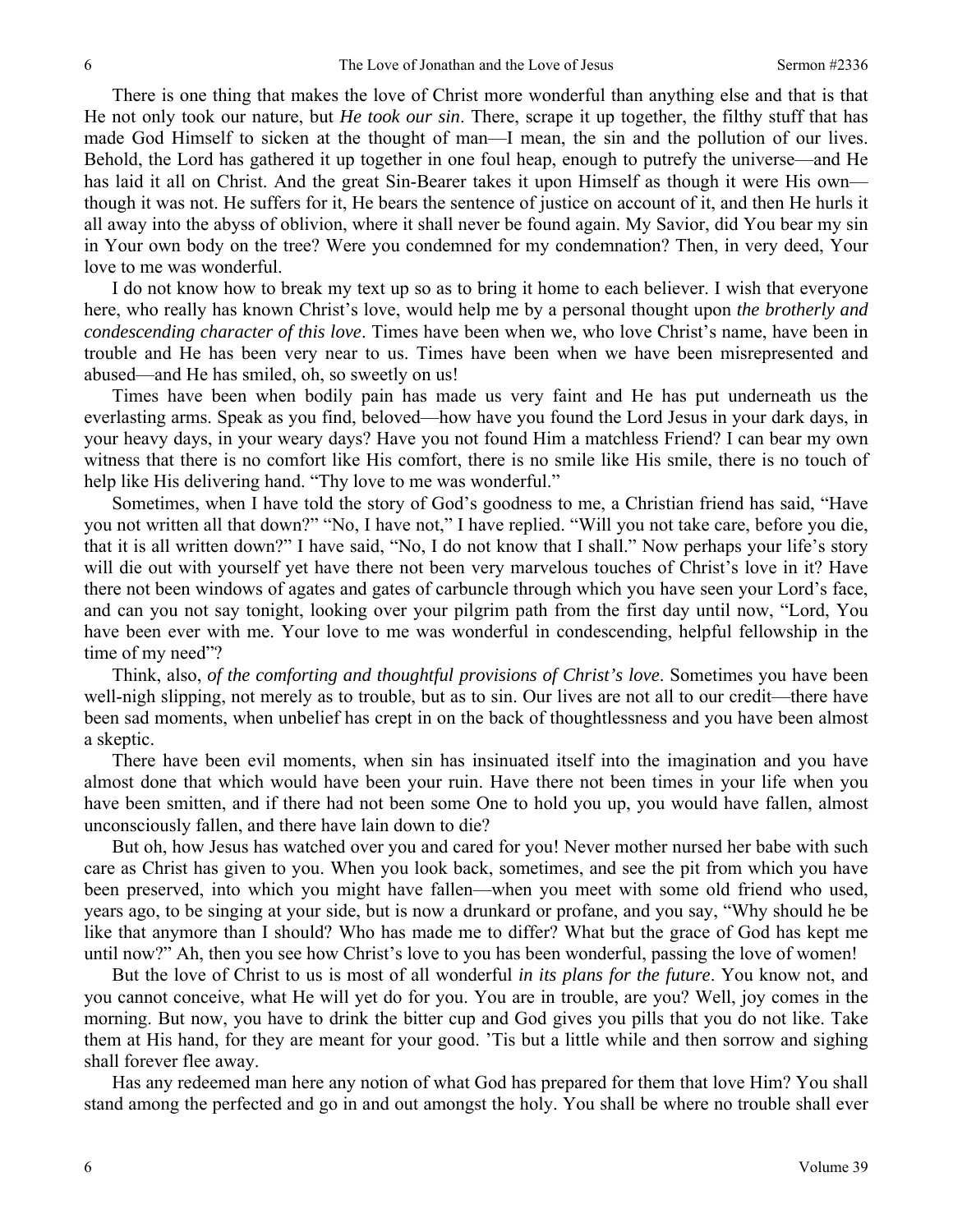reach you, or even the noise and dash of a wave of sorrow ever reach your ears. You shall be where it shall be your joy to serve God without mistake, without transgression, and without omission.

You shall behold the face of the King in His beauty, not now and then, but forever without a cloud or a veil between. You shall find it your delight to praise Him and your voice shall be heard amid the choirs of the glorified as you adore the Lamb whose love to you has been so wonderful. And what will be your employments in heaven? Ah, that I cannot tell you, but they shall be employments that shall be equally honorable and delightful!

I have told you before what I sometimes dream shall be my lot in glory—to stand not here and preach to a handful of people, though it is truly a large handful—but to stand upon some starry orb and preach of Christ to whole constellations at once, and thunder out my remembrances of His sweet love to myriads of beings who have never heard of Him as yet, for they have never sinned, but who will drink in all the tidings of what Jesus did for sinful men.

And each of you, according to your training for it, shall make known to angels, and principalities, and powers, the manifold wisdom of God. There is plenty of room for you all, for God's universe will need millions upon millions of messengers to go through it all and tell out the story of redeeming love. And we, I believe, are here in training for that eternal work of making known to illimitable regions of space, and countless myriads of intelligent beings whom God has created, but who have never fallen, the story of this little planet, and of the God who loved it so that He came here and died that He might save His people from their sins.

Get ready, brethren, for the eternity which is so near. Within about a hand's breadth, you and I shall be in eternity. Even if we live to be eighty or ninety, or fulfill the count of a hundred years, it is but a little while and we shall have quitted these dark shores and landed in the everlasting brightness of endless glory, that is, if we know the love of Christ today and trust in Christ today. We shall go on and on forever and forever experiencing more and more of this great truth, "Thy love to me was wonderful."

Now let each one answer this question—Can you say, "He loved me, and gave himself for me"? If not, you are an unhappy man. God make you even more unhappy until you come and look to Jesus Christ, as men looked to the brazen serpent—and as by their looking they were healed, so by your looking may you be made to live tonight!

Remember that—

*"There is life for a look at the Crucified One; There is life at this moment for thee; Then look, sinner—look unto Him, and be saved— Unto Him who was nail'd to the tree."* 

#### **EXPOSITION BY C. H. SPURGEON**

#### *1 SAMUEL 20*

**Verse 1***. And David fled from Naioth in Ramah, and came and said before Jonathan, What have I done? what is mine iniquity? and what is my sin before thy father, that he seeketh my life?*

David had an enemy upon the throne, and God gave him a friend in the heir to the throne. If you have an enemy, you have also a friend. God sets the one over against the other in His providence, do you set the one over against the other in your thoughts, and be you comforted thereby. David might have been very heavy at heart about Saul, and so he was, but Jonathan came in to be the makeweight on the other side, and turn the scale in favor of the son of Jesse. Of him David inquired, "What is mine iniquity? and what is my sin before thy father, that he seeketh my life?"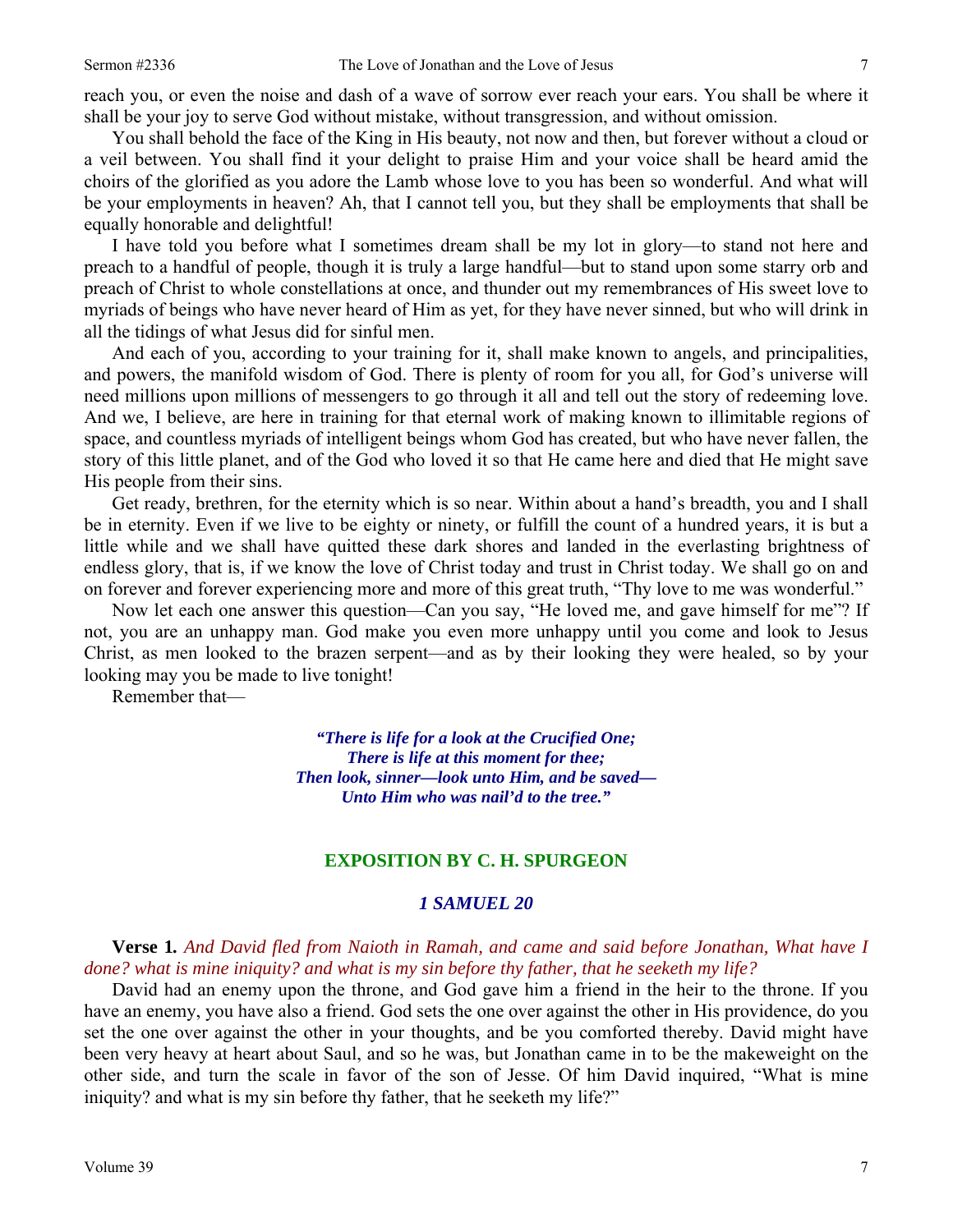**2***. And he said unto him, God forbid; thou shalt not die: behold, my father will do nothing either great or small, but that he will shew it me: and why should my father hide this thing from me? it is not so.*

One admires Jonathan for defending Saul. He will not believe anything bad of his father. Children should never believe anything evil of their parents unless it is forced upon them. This rule is a part of the command, "Honour thy father and thy mother."

**3***. And David sware moreover, and said, Thy father certainly knoweth that I have found grace in thine eyes; and he saith, Let not Jonathan know this, lest he be grieved: but truly as the LORD liveth, and as thy soul liveth, there is but a step between me and death.* 

He wanted Jonathan to believe the truth, namely, that Saul was seeking to kill him, and that he was in great danger from the wrath of the king, therefore he took a double oath that it was even so. It is not for Christians to imitate David in this respect, for our Lord's command to His disciples is, "Swear not at all; but let your communication be, Yea, yea; Nay, nay: for whatsoever is more than these cometh of evil."

**4***. Then said Jonathan unto David, Whatsoever thy soul desireth, I will even do it for thee.*

Love promises large things. One is reminded here of the love of Christ, and of how he says, "Ask what ye will, and it shall be done unto you."

**5***-***6***. And David said unto Jonathan, Behold, tomorrow is the new moon, and I should not fail to sit with the king at meat: but let me go, that I may hide myself in the field unto the third day at even. If thy father at all miss me, then say, David earnestly asked leave of me that he might run to Bethlehem his city: for there is a yearly sacrifice there for all the family.*

The family of David was a godly household, and they had a meeting, not for pleasure-making, but for sacrifice—a special family gathering for worship and David must needs be there. He spake no untruth, he did desire to go to Bethlehem.

**7***-***8***. If he say thus, It is well; thy servant shall have peace: but if he be very wroth, then be sure that evil is determined by him. Therefore thou shalt deal kindly with thy servant; for thou hast brought thy servant into a covenant of the LORD with thee: notwithstanding, if there be in me iniquity, slay me thyself; for why shouldest thou bring me to thy father?*

These two men had entered into a solemn covenant before God that they would be friends for life, so David pleaded with Jonathan. He was innocent, he knew that he had done no ill, and therefore he put it to Jonathan, "If I am what thy father thinks me to be, slay me thyself."

**9***-***11***. And Jonathan said, Far be it from thee: for if I knew certainly that evil were determined by my father to come upon thee, then would not I tell it thee? Then said David to Jonathan, Who shall tell me? or what if thy father answer thee roughly? And Jonathan said unto David, Come, and let us go out into the field. And they went out both of them into the field.* 

Quite alone, away from their troops, where they could talk together without being overheard. These two good men sought private fellowship, and do you not think that, if we love Christ, we shall want to get alone with him? Shall we not say to Him, "Let us go out into the field"? Where there is no private devotion, there is no devotion at all. If we never get alone with Christ, we are altogether strangers both to Himself and also to His love.

**12***-***15***. And Jonathan said unto David, O LORD God of Israel, when I have sounded my father about*  to morrow any time, or the third day, and, behold, if there be good toward David, and I then send not *into thee, and shew it thee; the LORD do so and much more to Jonathan: but if it please my father to do thee evil, then I will shew it thee, and send thee away, that thou mayest go in peace: and the LORD be with thee, as he hath been with my father. And thou, shalt not only while yet I live shew me the kindness of the LORD, that I die not: But also thou shalt not cut off thy kindness from my house for ever: no, not when the LORD hath cut off the enemies of David every one from the face of the earth.*

In Jonathan's great love, he wished not only to be David's friend himself, but that all his children should be in love with the same valiant hero. Brethren, our love to Christ makes us long to see our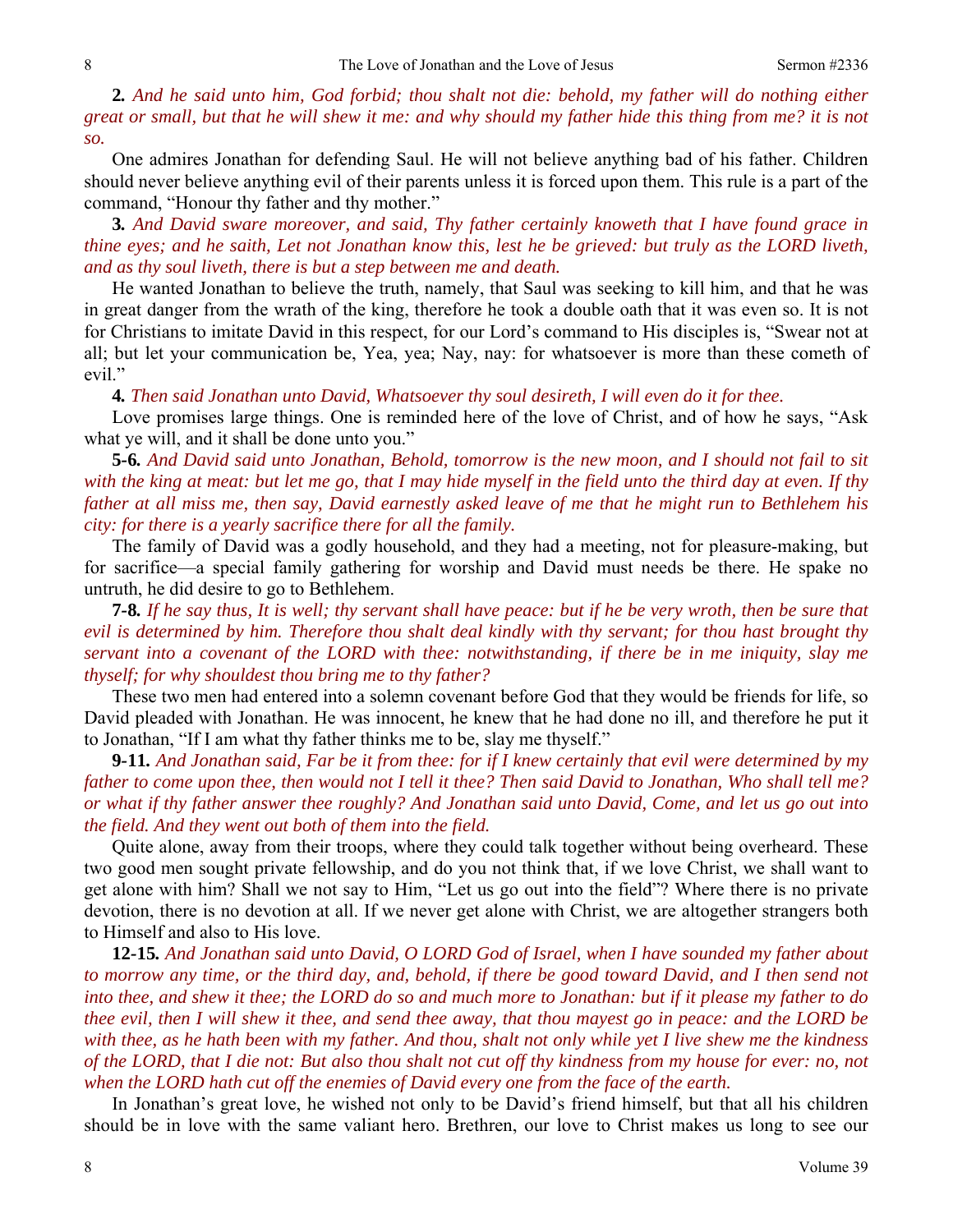children love Him, too. I will not believe that you have any love to Christ unless you pray that your boys and your girls may also love Him. Dear children of godly parents, our heart's desire and prayer to God for you is, that you may love your mother's God, and trust your father's Saviour.

**16***-***18***. So Jonathan made a covenant with the house of David, saying, Let the LORD even require it at the hand of David's enemies. And Jonathan caused David to swear again, because he loved him: for he loved him as he loved his own soul. Then Jonathan said to David, To morrow is the new moon: and thou shalt be missed, because thy seat will be empty.*

David was not a nobody—if he was away, he was missed. I wish that all attendants at the house of prayer would remember that, when they are away, they are missed. Perhaps some of you have come tonight from some little chapel, where you will be greatly missed. I am not going to thank you for coming here, because I am possibly unconsciously causing pain to your pastor, and I do not want to rob him of one of his sheep. David's seat is empty tonight and he will be missed.

**19***-***23***. And when thou hast stayed three days, then thou shalt go down quickly, and come to the place where thou didst hide thyself when the business was in hand, and shalt remain by the stone Ezel. And I will shoot three arrows on the side thereof, as though I shot at a mark. And, behold, I will send a lad, saying, Go, find out the arrows. If I expressly say unto the lad, Behold, the arrows are on this side of thee, take them; then come thou: for there is peace to thee, and no hurt; as the LORD liveth. But if I say thus unto the young man, Behold, the arrows are beyond thee; go thy way: for the LORD hath sent thee away. And as touching the matter which thou and I have spoken of, behold, the LORD be between thee and me for ever.*

Thus he arranged how to let David know in case he was in danger. Love is thoughtful, love would keep its object out of harm's way. Therefore, as we love any, let us try to preserve them from sin, let us endeavor to warn them when temptation is near, that they may not fall by the hand of the enemy.

**24***-***27***. So David hid himself in the field: and when the new moon was come, the king sat him down to eat meat. And the king sat upon his seat, as at other times, even upon a seat by the wall: and Jonathan arose, and Abner sat by Saul's side, and David's place was empty. Nevertheless Saul spake not any thing that day: for he thought, Something hath befallen him, he is not clean; surely he is not clean. And it came to pass on the morrow, which was the second day of the month, that David's place was empty: and Saul said unto Jonathan his son, Wherefore cometh not the son of Jesse to meat, neither yesterday, nor to day?*

David was the son of Jesse, but he was Saul's own son-in-law, yet, out of contempt, the angry king calls him "the son of Jesse."

**28***-***30***. And Jonathan answered Saul, David earnestly asked leave of me to go to Beth-lehem: and he said, Let me go, I pray thee; for our family hath a sacrifice in the city; and my brother, he hath commanded me to be there: and now, if I have found favour in thine eyes, let me get away, I pray thee, and see my brethren. Therefore he cometh not unto the king's table. Then Saul's anger was kindled against Jonathan, and he said unto him, Thou son of the perverse rebellious woman, do not I know that thou hast chosen the son of Jesse to thine own confusion, and unto the confusion of thy mother's nakedness?*

He was in such a passion that he began to abuse his own wife, the mother of his own son. In the East, if you want to sting a man most severely, give ill names to his mother, and surely, in the West as well, if anyone has anything to say against a man's mother, it cuts her son to his heart if he is what he ought to be.

**31***. For as long as the son of Jesse liveth upon the ground, thou shalt not be established, nor thy kingdom. Wherefore now send and fetch him unto me, for he shall surely die.*

Saul knew that David, and not Jonathan, was to succeed him on the throne. He gives Jonathan warning of that fact, yet seeks his rival's life.

**32***. And Jonathan answered Saul his father, and said unto him, Wherefore shall he be slain? what hath he done?*